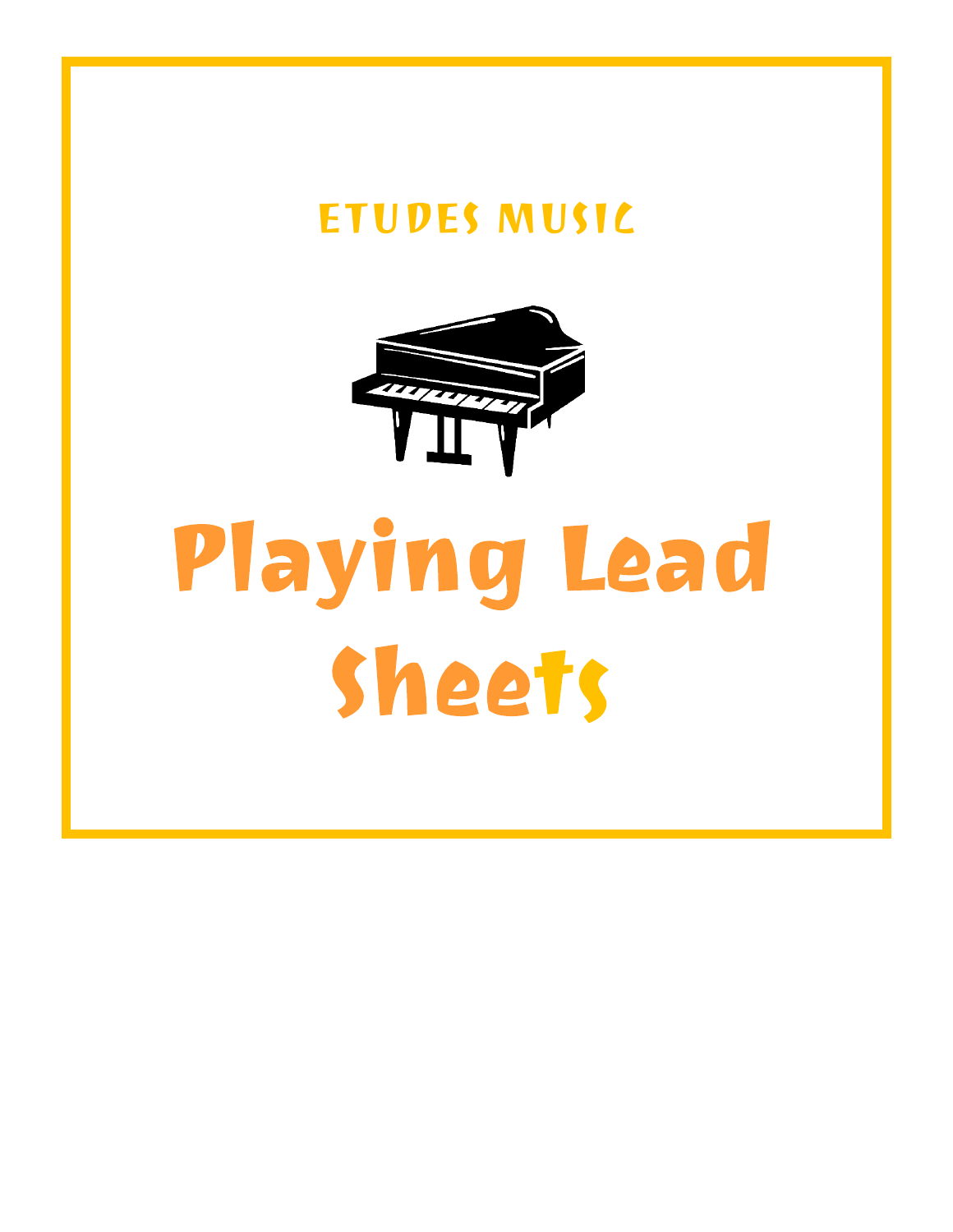### **C Major - Root Position Chords**

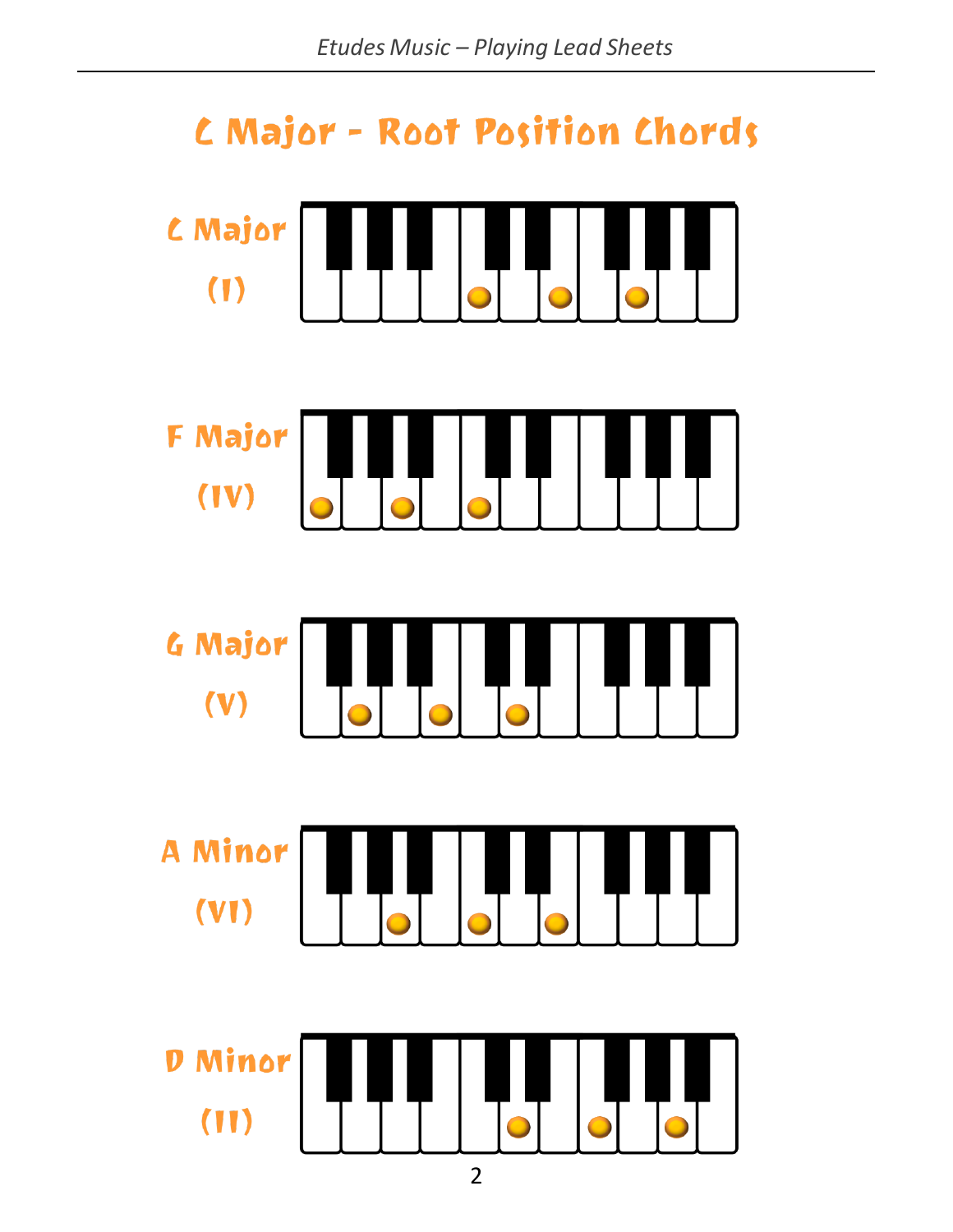#### **C Major Chord Progressions**

|  |  |  | 1). $  : C / / /  F / /   /  $   |  |  |
|--|--|--|----------------------------------|--|--|
|  |  |  | 2). $  : C / / /   G / /   G  $  |  |  |
|  |  |  | 3). $  : C / / /  Am / /  $      |  |  |
|  |  |  | 4).   : F / / /   G / / / :      |  |  |
|  |  |  | 5). $    : Am / / /   F / /   F$ |  |  |
|  |  |  | 6).   : Dm / / /   G / / / :     |  |  |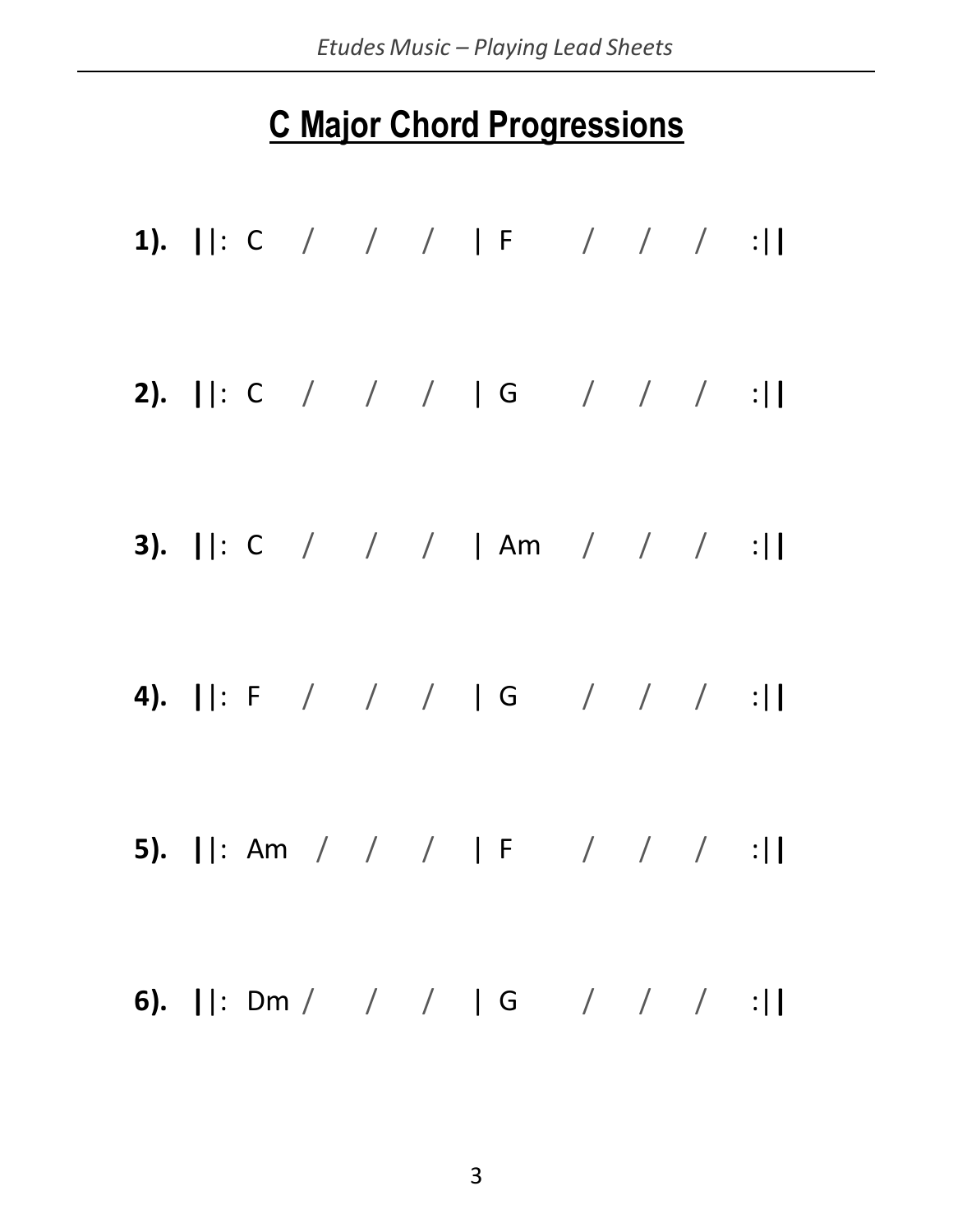#### **Twinkle, Twinkle Little Star**

C F C Twinkle, Twinkle little star F C G C How I wonder what you are C F C G Up above the world so high C F C G Like a diamond in the sky C F C Twinkle, Twinkle little star F C G C How I wonder what you are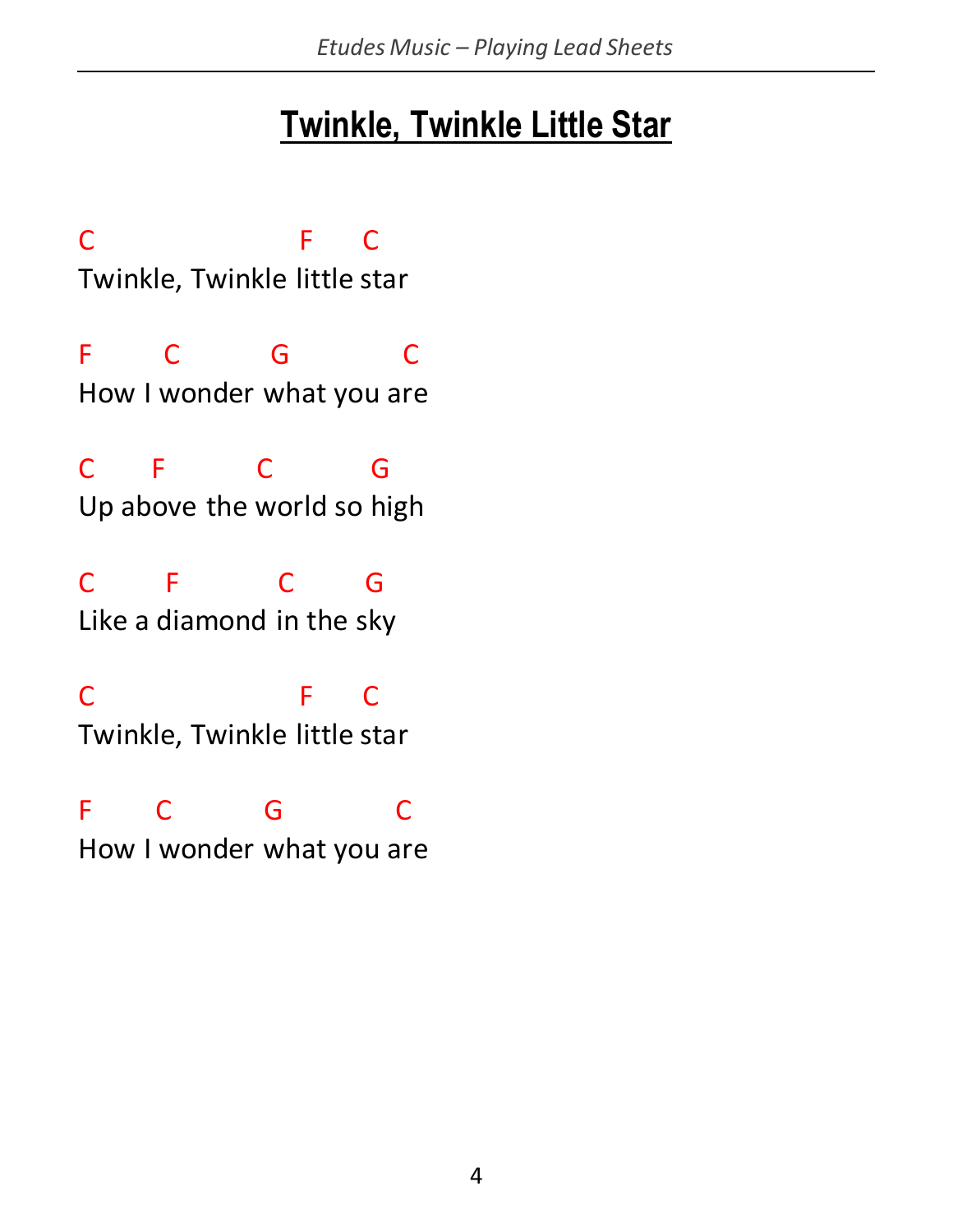Twinkle Little Star





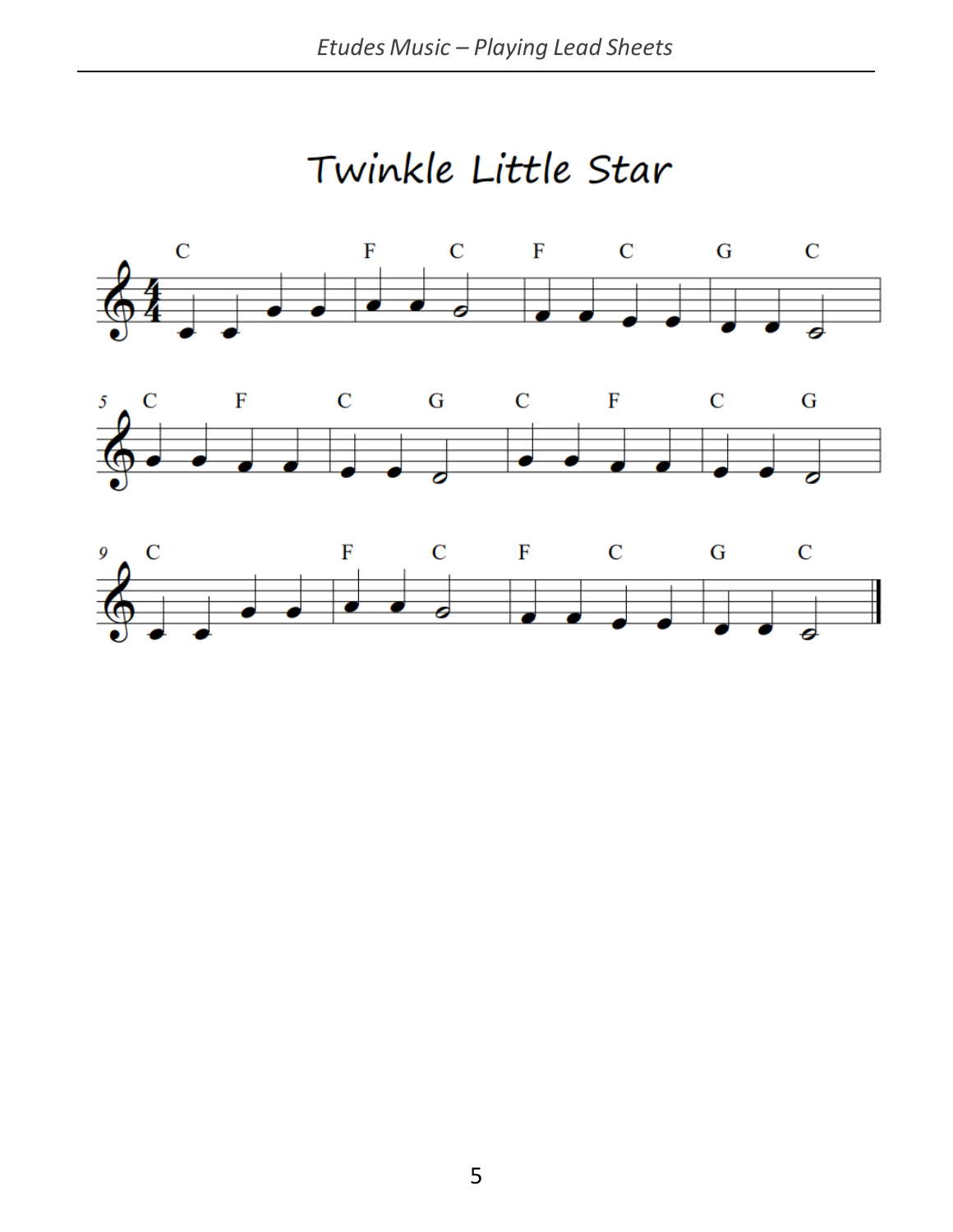#### **Amazing Grace**

 C C F C Amazing grace, how sweet the sound Am F G

That saved a wretch like me.

 C C F C I once was lost but now I'm found.

Dm G C Was blind, but now I see.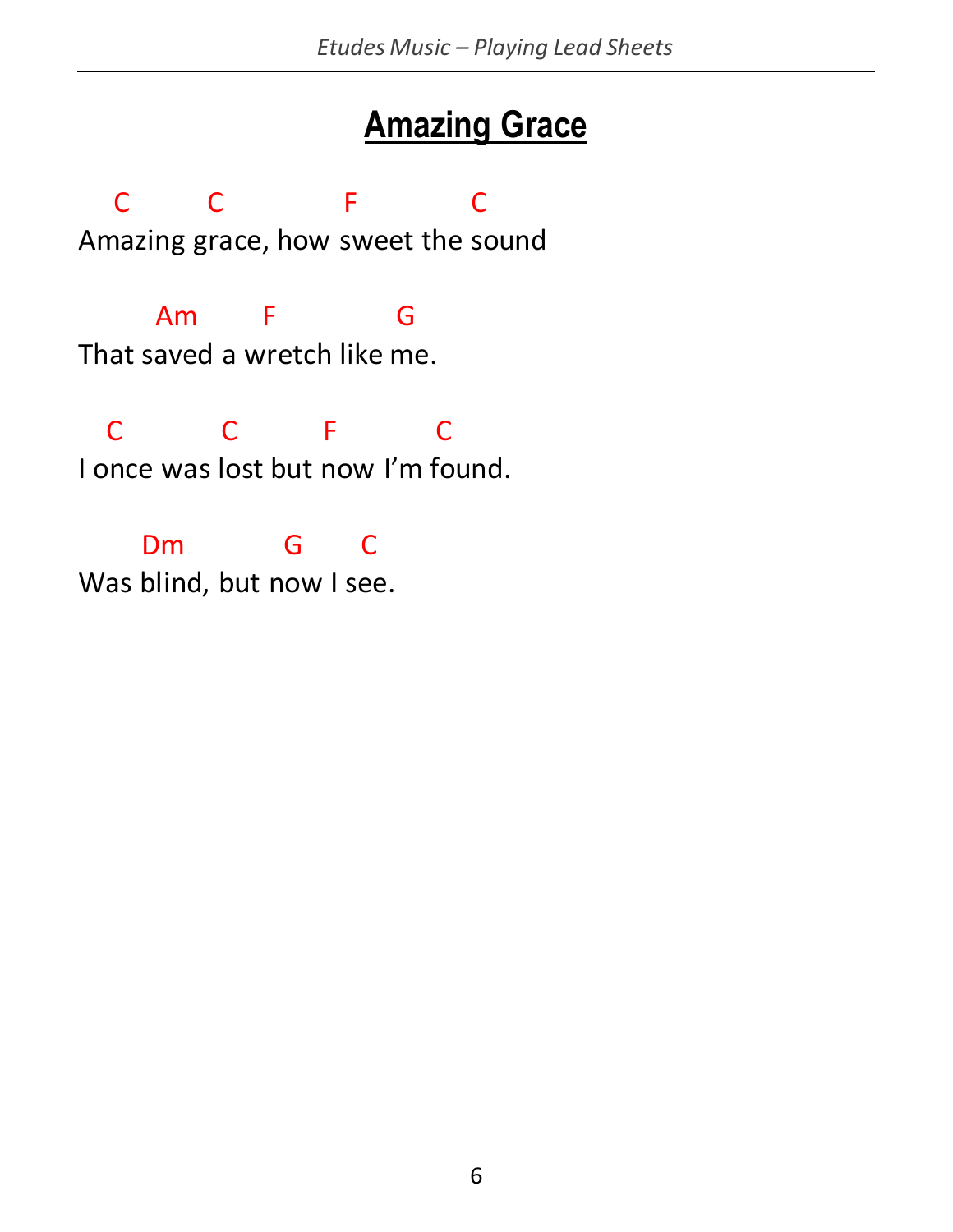Amazing Grace







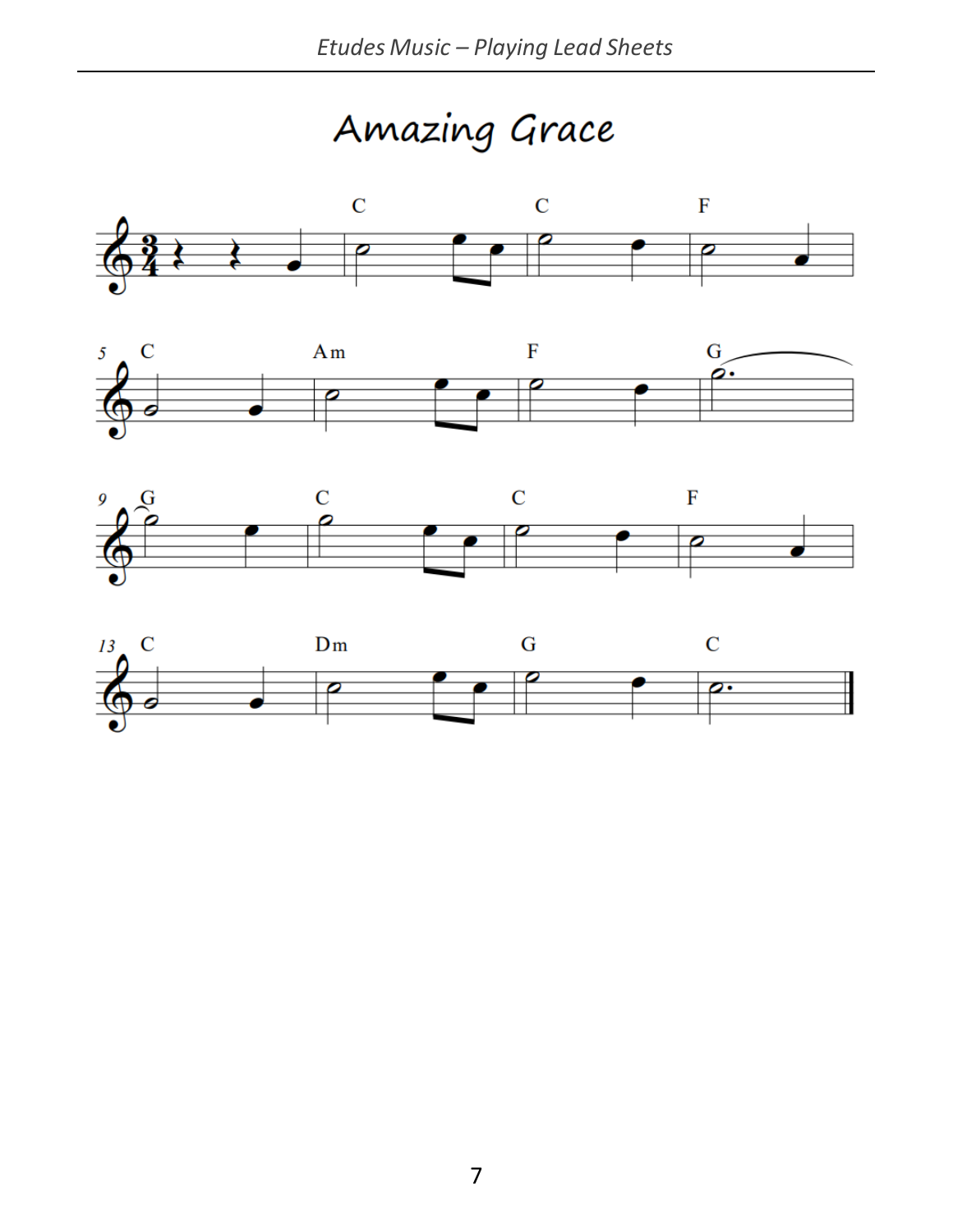#### **Lean On Me**

**C** F Lean on me when you're not strong.

 C Am G I'll be your friend I'll help you carry on.

C<sub>F</sub> For it won't be long

C<sub>C</sub> G C Till I'm going to need somebody to lean on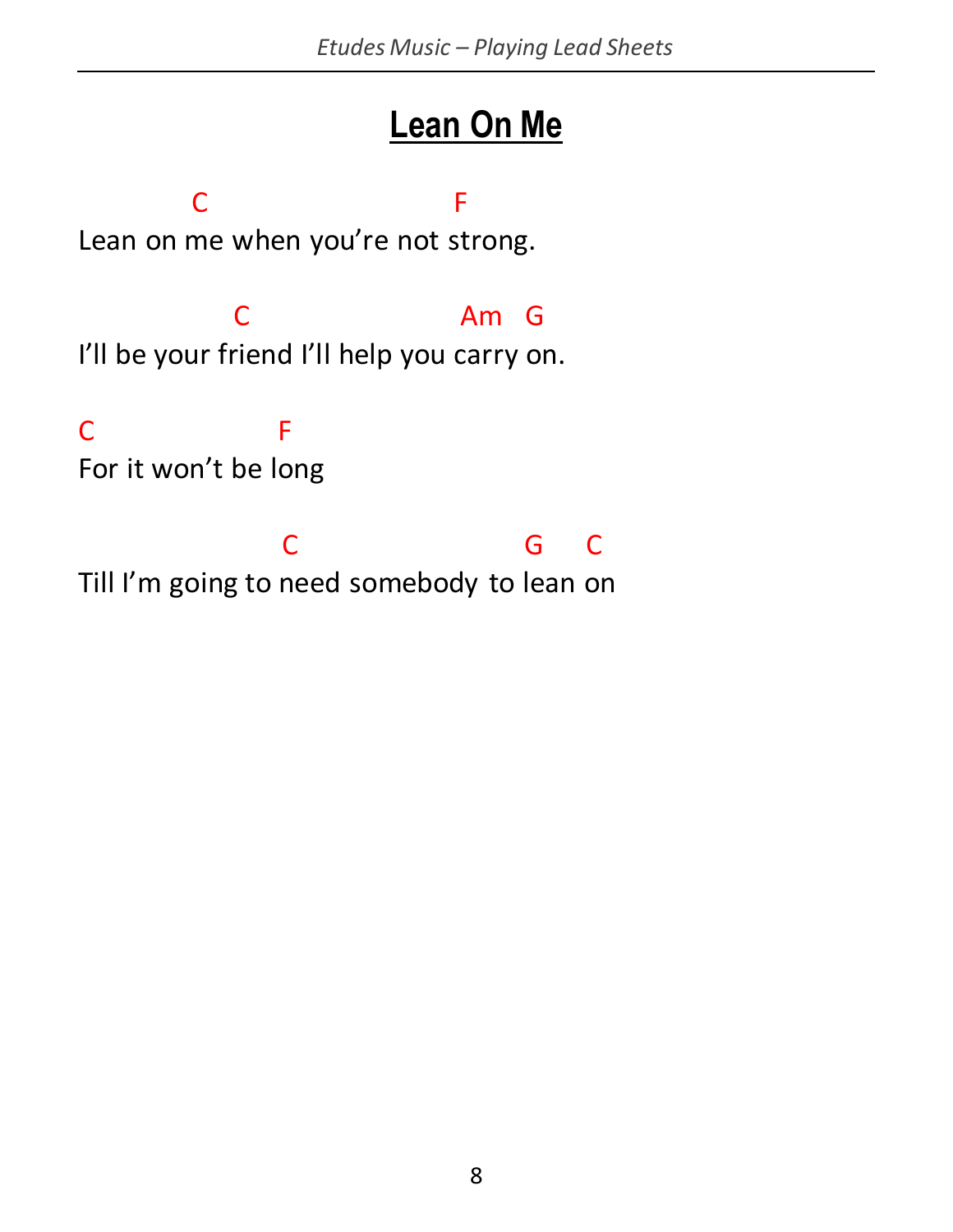Lean On Me